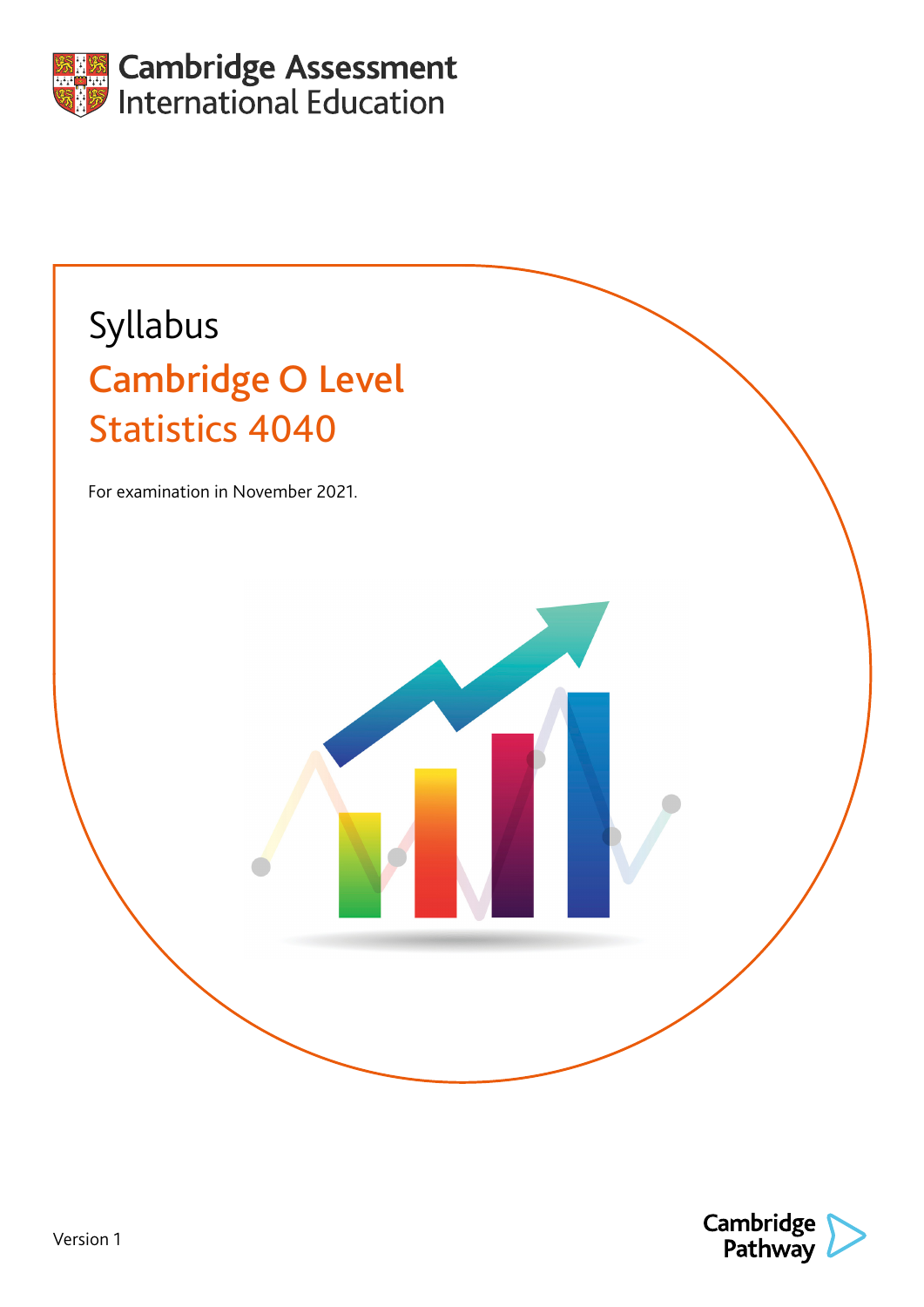#### **Changes to the syllabus for 2021**

The latest syllabus is version 1, published September 2018.

There are no significant changes which affect teaching.

**Any textbooks endorsed to support the syllabus for examination from 2018 are still suitable for use with this syllabus.**

Copyright © UCLES September 2018

Cambridge Assessment International Education is part of the Cambridge Assessment Group. Cambridge Assessment is the brand name of the University of Cambridge Local Examinations Syndicate (UCLES), which itself is a department of the University of Cambridge.

UCLES retains the copyright on all its publications. Registered centres are permitted to copy material from this booklet for their own internal use. However, we cannot give permission to centres to photocopy any material that is acknowledged to a third party even for internal use within a centre.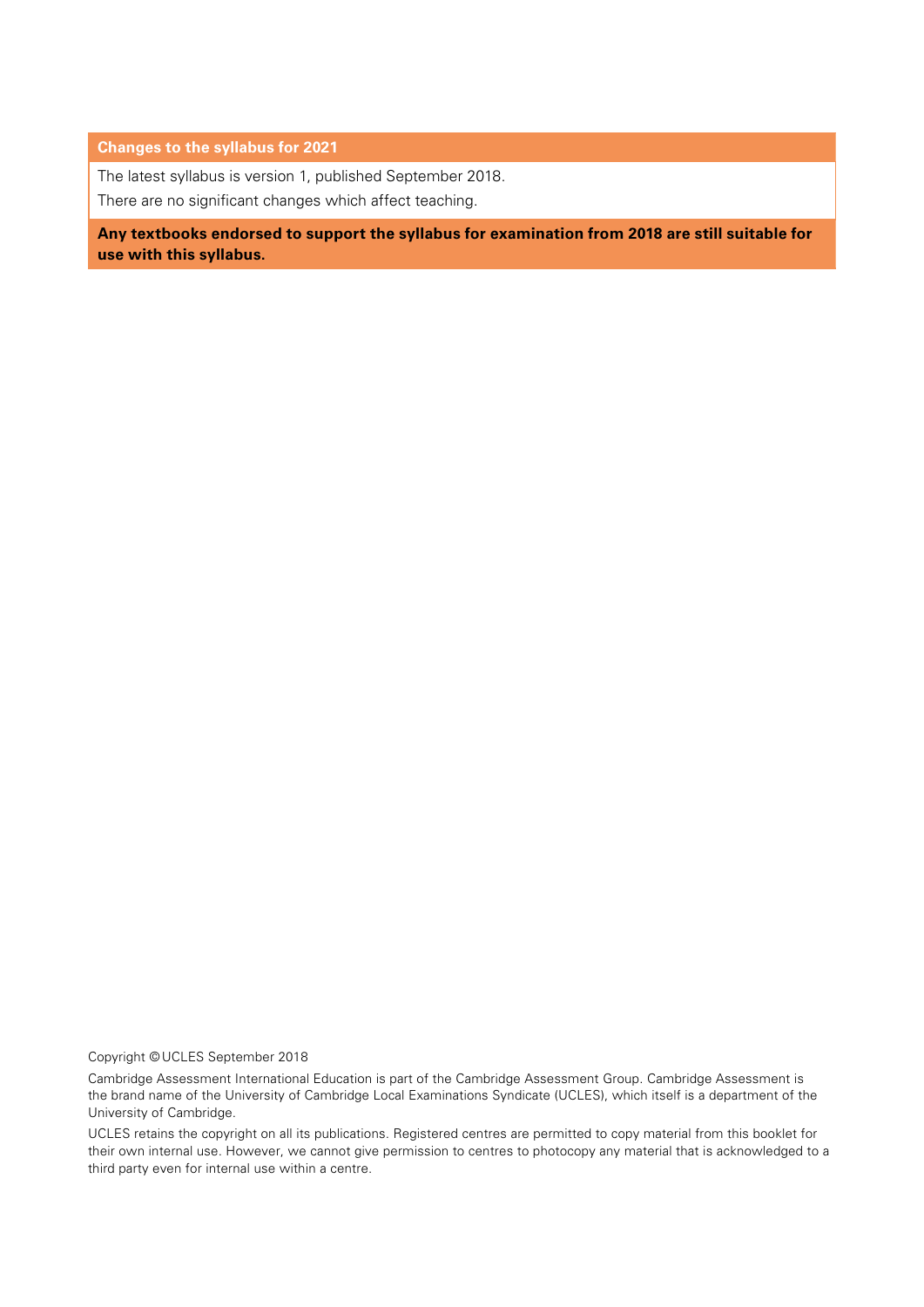# **Contents**

| 1 <sub>1</sub> | 1.1 Why choose Cambridge International?<br>1.2 Why choose Cambridge O Level?<br>1.3 Why choose Cambridge O Level Statistics?<br>1.4 How can I find out more? |
|----------------|--------------------------------------------------------------------------------------------------------------------------------------------------------------|
|                | 2.1 Support materials<br>2.2 Endorsed resources<br>2.3 Training                                                                                              |
| 3.             |                                                                                                                                                              |
|                |                                                                                                                                                              |
|                | 5.1 Syllabus aims<br>5.2 Assessment objectives<br>5.3 Relationship between assessment objectives and components                                              |
| 6.             |                                                                                                                                                              |
| 7.             |                                                                                                                                                              |
|                |                                                                                                                                                              |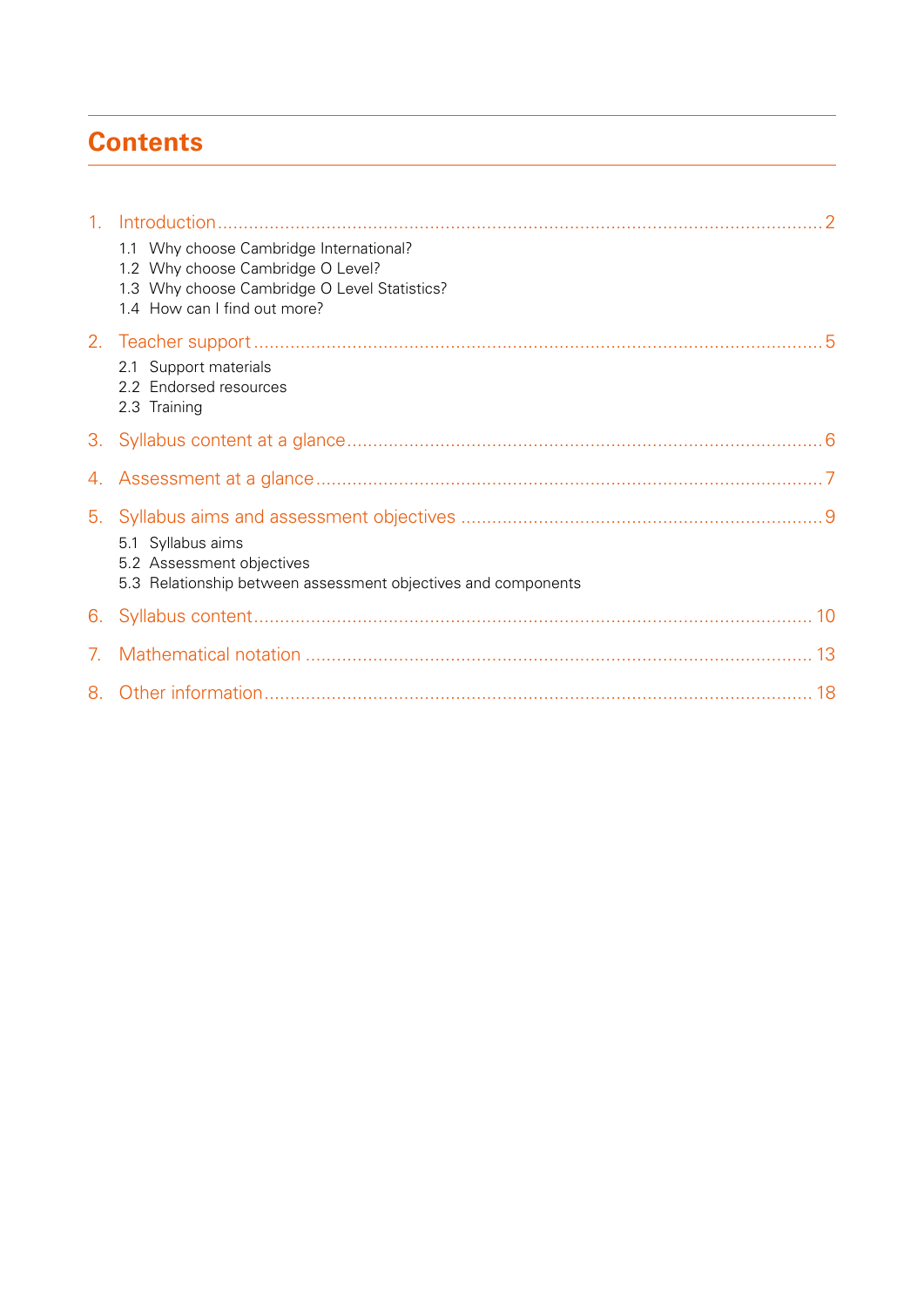# <span id="page-3-0"></span>**1. Introduction**

### 1.1 Why choose Cambridge International?

Cambridge Assessment International Education prepares school students for life, helping them develop an informed curiosity and a lasting passion for learning. We are part of the University of Cambridge.

Our Cambridge Pathway gives students a clear path for educational success from age 5 to 19. Schools can shape the curriculum around how they want students to learn – with a wide range of subjects and flexible ways to offer them. It helps students discover new abilities and a wider world, and gives them the skills they need for life, so they can achieve at school, university and work.

Our programmes and qualifications set the global standard for international education. They are created by subject experts, rooted in academic rigour and reflect the latest educational research. They provide a strong platform for students to progress from one stage to the next, and are well supported by teaching and learning resources.

Every year, nearly a million Cambridge learners from 10000 schools in 160 countries prepare for their future with the Cambridge Pathway.

#### Cambridge learners

Our mission is to provide educational benefit through provision of international programmes and qualifications for school education and to be the world leader in this field. Together with schools, we develop Cambridge learners who are:

- **confident** in working with information and ideas their own and those of others
- **responsible** for themselves, responsive to and respectful of others
- **reflective** as learners, developing their ability to learn
- **innovative** and equipped for new and future challenges
- **engaged** intellectually and socially, ready to make a difference.

#### **Recognition**

Our expertise in curriculum, teaching and learning, and assessment is the basis for the recognition of our programmes and qualifications around the world.

Cambridge O Level is internationally recognised by schools, universities and employers as equivalent in demand to Cambridge IGCSE™ (International General Certificate of Secondary Education). There are over 700000 entries a year in nearly 70 countries. Learn more at www.cambridgeinternational.org/recognition

### Support for teachers

A wide range of materials and resources is available to support teachers and learners in Cambridge schools. Resources suit a variety of teaching methods in different international contexts. Through subject discussion forums and training, teachers can access the expert advice they need for teaching our qualifications. More details can be found in Section 2 of this syllabus and at www.cambridgeinternational.org/teachers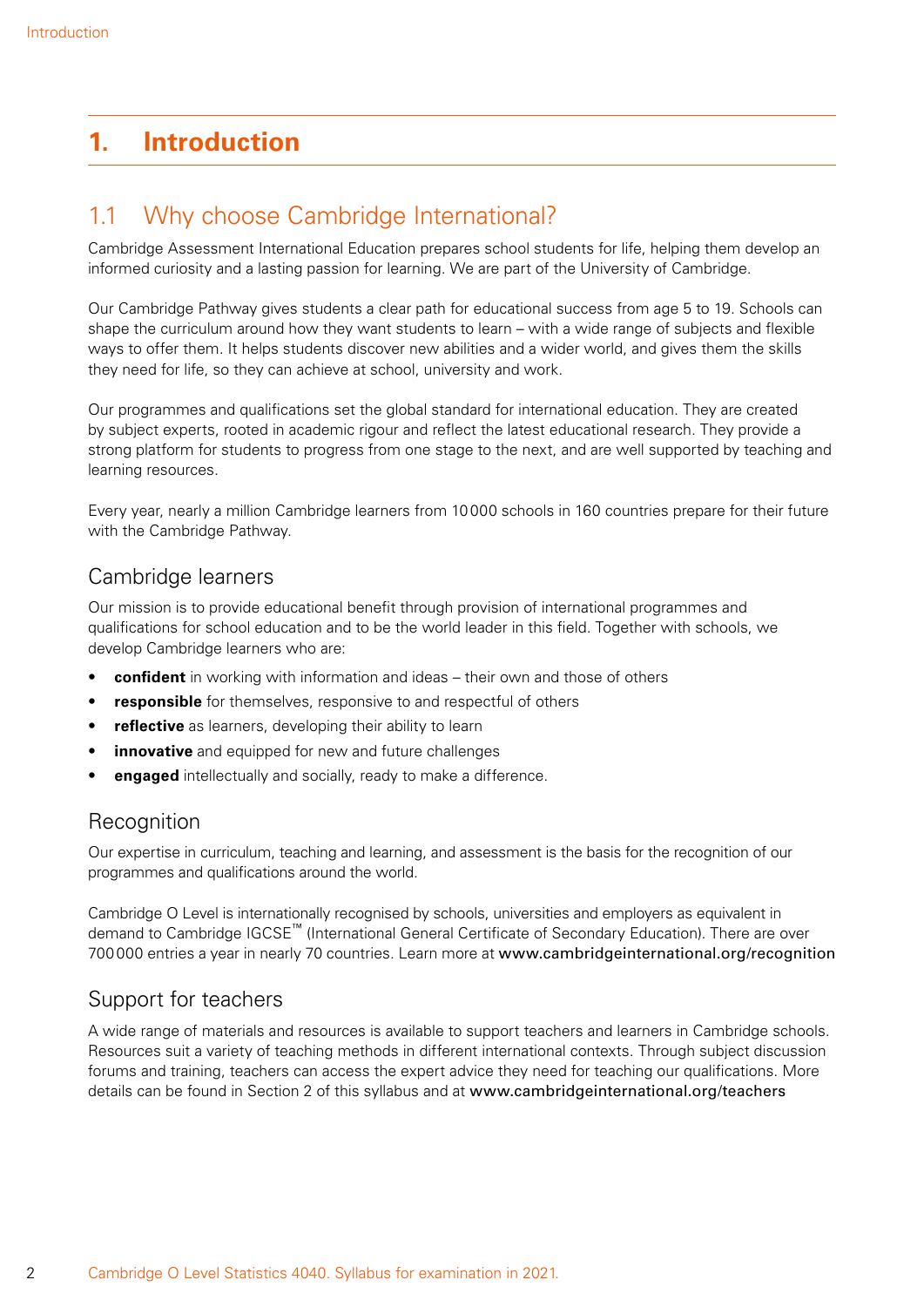### <span id="page-4-0"></span>Support for exams officers

Exams officers can trust in reliable, efficient administration of exams entries and excellent personal support from our customer services. Learn more at www.cambridgeinternational.org/examsofficers

### Quality management

Cambridge International is committed to providing exceptional quality. In line with this commitment, our quality management system for the provision of international qualifications and education programmes for students aged 5 to 19 is independently certified as meeting the internationally recognised standard, ISO 9001:2015. Learn more at www.cambridgeinternational.org/ISO9001

# 1.2 Why choose Cambridge O Level?

Cambridge O Level is typically for 14 to 16 year olds and is an internationally recognised qualification. It has been designed especially for an international market and is sensitive to the needs of different countries. Cambridge O Level is designed for learners whose first language may not be English, and this is acknowledged throughout the examination process.

Our aim is to balance knowledge, understanding and skills in our programmes and qualifications to enable students to become effective learners and to provide a solid foundation for their continuing educational journey.

Through our professional development courses and our support materials for Cambridge O Levels, we provide the tools to enable teachers to prepare students to the best of their ability and work with us in the pursuit of excellence in education.

Cambridge O Levels are considered to be an excellent preparation for Cambridge International AS & A Levels, the Cambridge AICE (Advanced International Certificate of Education) Diploma, Cambridge Pre-U, and other education programmes, such as the US Advanced Placement program and the International Baccalaureate Diploma programme. Learn more about Cambridge O Levels at www.cambridgeinternational.org/olevel

### Guided learning hours

Cambridge O Level syllabuses are designed on the assumption that learners have about 130 guided learning hours per subject over the duration of the course, but this is for guidance only. The number of hours required to gain the qualification may vary according to local curricular practice and the students' prior experience of the subject.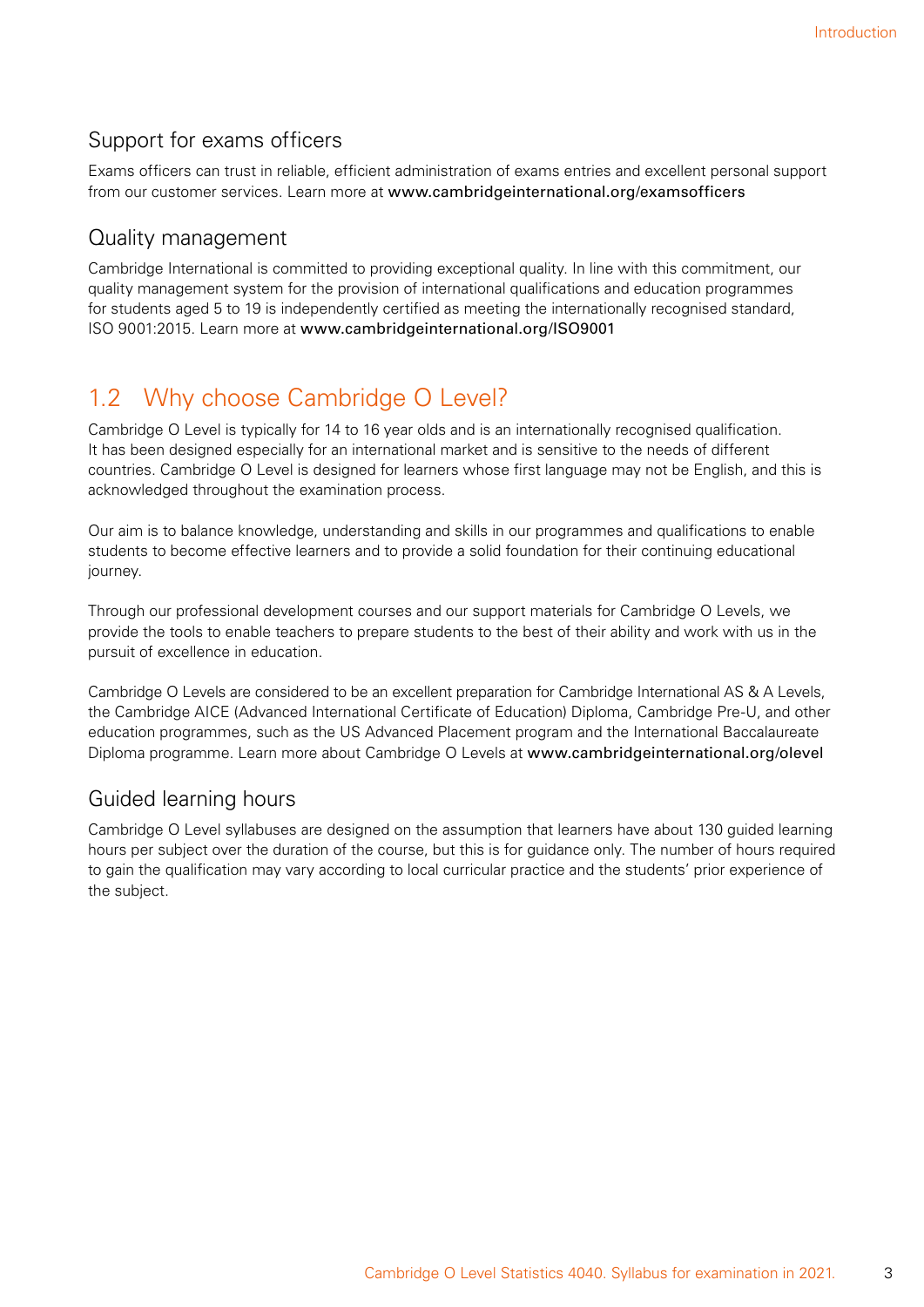# <span id="page-5-0"></span>1.3 Why choose Cambridge O Level Statistics?

Cambridge O Levels are established qualifications that keep pace with educational developments and trends. The Cambridge O Level curriculum places emphasis on broad and balanced study across a wide range of subject areas. The curriculum is structured so that candidates attain both practical skills and theoretical knowledge.

Cambridge O Level Statistics is recognised by universities and employers throughout the world as proof of statistical knowledge and understanding. Successful Cambridge O Level Statistics candidates acquire knowledge of basic statistical ideas, methods and terminology. Study of the content of the syllabus enables candidates to:

- represent and use statistical data in graphical, diagrammatic and tabular forms
- interpret statistical statements, calculations and diagrams
- perform statistical calculations with appropriate accuracy
- acquire knowledge of elementary ideas in probability.

Cambridge O Level Statistics provides a suitable foundation for further study in the subject, as well as developing concepts which are relevant in a wide range of other subjects.

#### Prior learning

Candidates beginning this course are not expected to have studied Statistics previously.

#### **Progression**

Cambridge O Levels are general qualifications that enable candidates to progress either directly to employment, or to proceed to further qualifications.

Candidates who are awarded grades C to A\* in Cambridge O Level Statistics are well prepared to follow courses leading to AS and A Level Statistics, or the equivalent.

# 1.4 How can I find out more?

#### If you are already a Cambridge school

You can make entries for this qualification through your usual channels. If you have any questions, please contact us at info@cambridgeinternational.org

### If you are not yet a Cambridge school

Learn about the benefits of becoming a Cambridge school at www.cambridgeinternational.org/startcambridge Email us at info@cambridgeinternational.org to find out how your organisation can register to become a Cambridge school.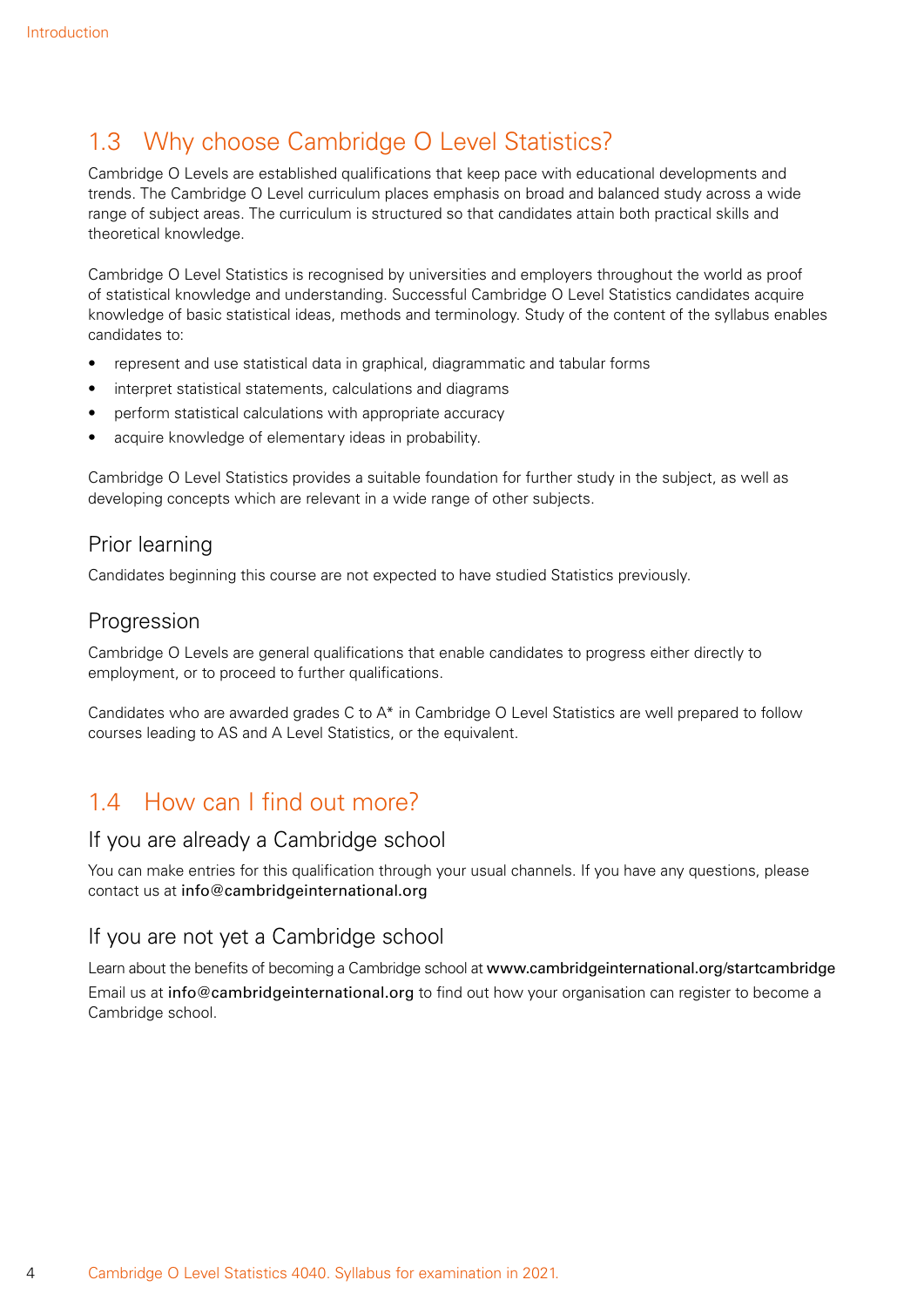### <span id="page-6-0"></span>**2. Teacher support**

### 2.1 Support materials

You can go to our public website at www.cambridgeinternational.org/olevel to download current and future syllabuses together with specimen papers or past question papers, examiner reports and grade threshold tables from one series.

For teachers at registered Cambridge schools a range of additional support materials for specific syllabuses is available online from the School Support Hub. Go to www.cambridgeinternational.org/support (username and password required). If you do not have access, speak to the Teacher Support coordinator at your school.

### 2.2 Endorsed resources

We work with publishers who provide a range of resources for our syllabuses including print and digital materials. Resources endorsed by Cambridge International go through a detailed quality assurance process to make sure they provide a high level of support for teachers and learners.

We have resource lists which can be filtered to show all resources, or just those which are endorsed by Cambridge International. The resource lists include further suggestions for resources to support teaching. See www.cambridgeinternational.org/i-want-to/resource-centre for further information.

# 2.3 Training

We offer a range of support activities for teachers to ensure they have the relevant knowledge and skills to deliver our qualifications. See www.cambridgeinternational.org/events for further information.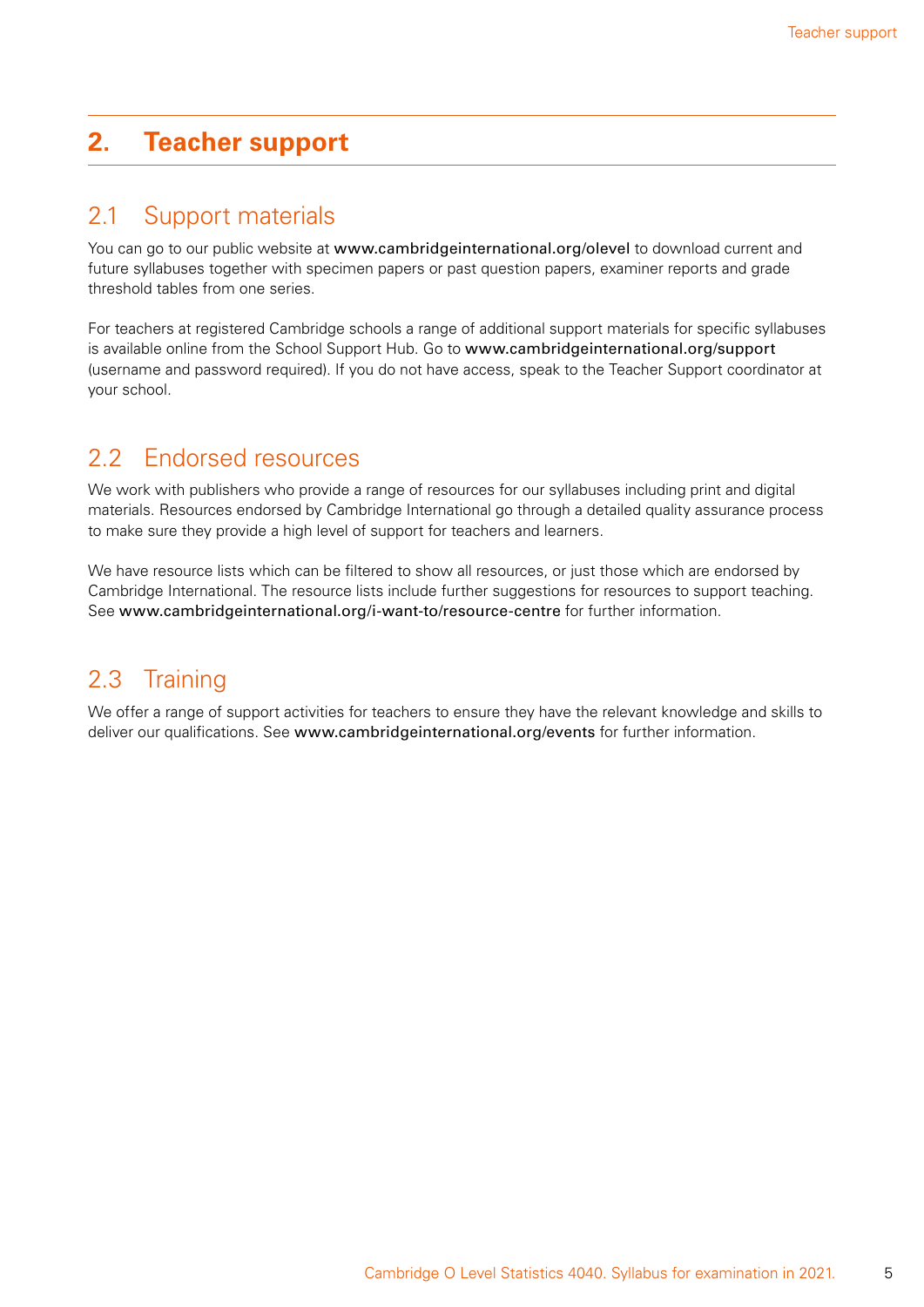# <span id="page-7-0"></span>**3. Syllabus content at a glance**

Candidates for Cambridge O Level Statistics study the following topic areas:

- 1. Data and its collection
- 2. Summary representation of data
- 3. Formation of data into ungrouped or grouped frequency distributions
- 4. Formation of frequency distributions into cumulative frequency distributions
- 5. Statistical measures, their interpretation and appropriate use
- 6. Transformations involving mean and standard deviation
- 7. Crude and standardised rates, and their appropriate use
- 8. Index numbers
- 9. Bivariate distributions and their representation by scatter diagrams
- 10. Time series
- 11. Elementary ideas of probability
- 12. Probability distributions.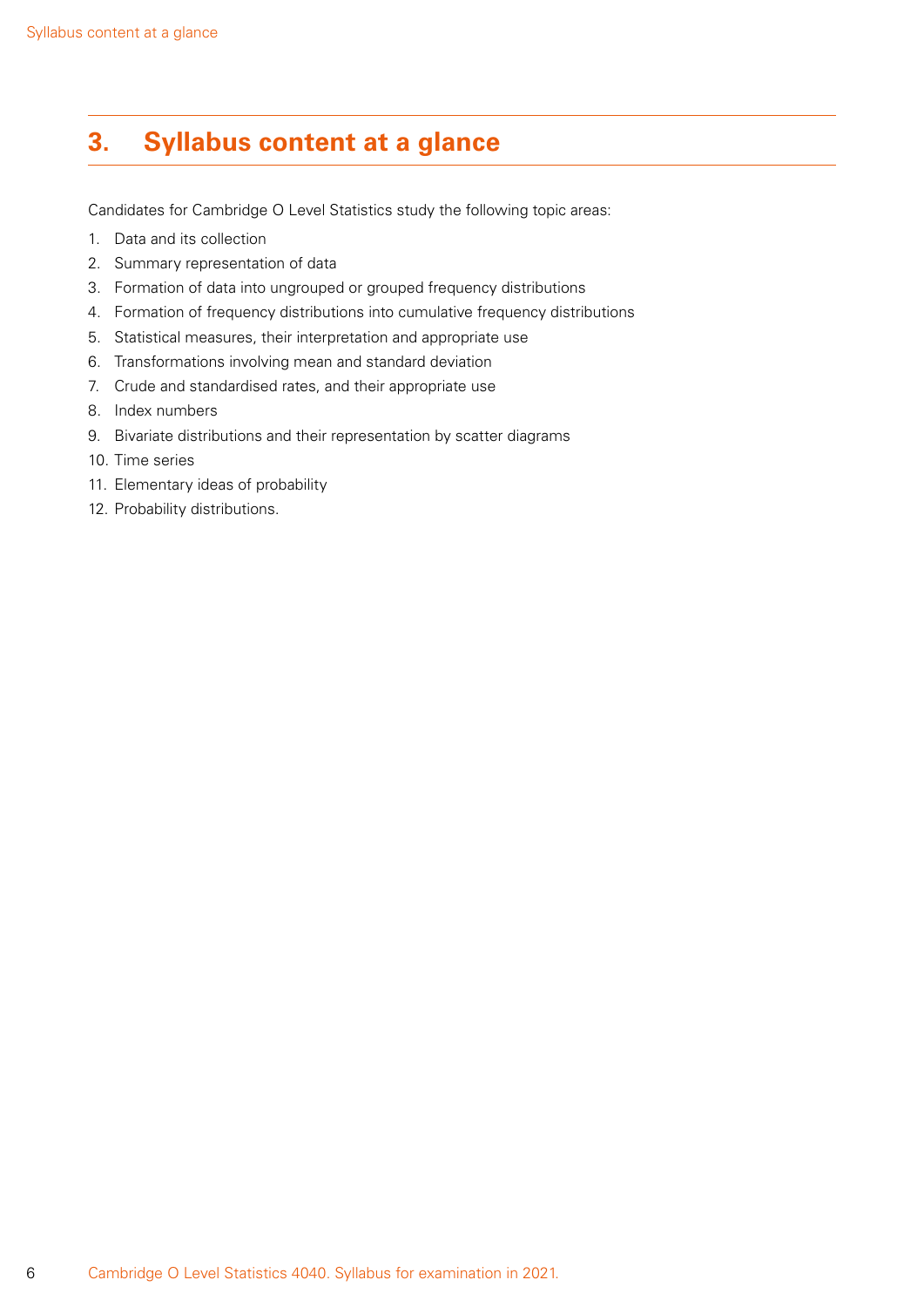# <span id="page-8-0"></span>**4. Assessment at a glance**

Cambridge O Level Statistics candidates take two compulsory components.

| <b>All candidates take:</b>                                                                                                                                    | Weighting |  |
|----------------------------------------------------------------------------------------------------------------------------------------------------------------|-----------|--|
| 2 hours 15 minutes<br>Paper 1                                                                                                                                  | 50%       |  |
| Candidates answer all questions.                                                                                                                               |           |  |
| There will be a number of short questions, each worth up to 8 marks, and four<br>longer questions, each worth 14–16 marks.                                     |           |  |
| Electronic calculators should be used.                                                                                                                         |           |  |
| Candidates should show all working in the spaces provided on the question paper.<br>Essential working must be shown for full marks to be awarded.              |           |  |
| 100 marks                                                                                                                                                      |           |  |
| and                                                                                                                                                            |           |  |
| 2 hours 15 minutes<br>Paper <sub>2</sub>                                                                                                                       | 50%       |  |
| Candidates answer all questions.                                                                                                                               |           |  |
| There will be a number of short questions, each worth up to 8 marks, and four<br>longer questions, each worth 14–16 marks.                                     |           |  |
| Electronic calculators should be used.                                                                                                                         |           |  |
| Candidates should show all working in the spaces provided on the question paper.<br>Essential working must be shown for full marks to be awarded.<br>100 marks |           |  |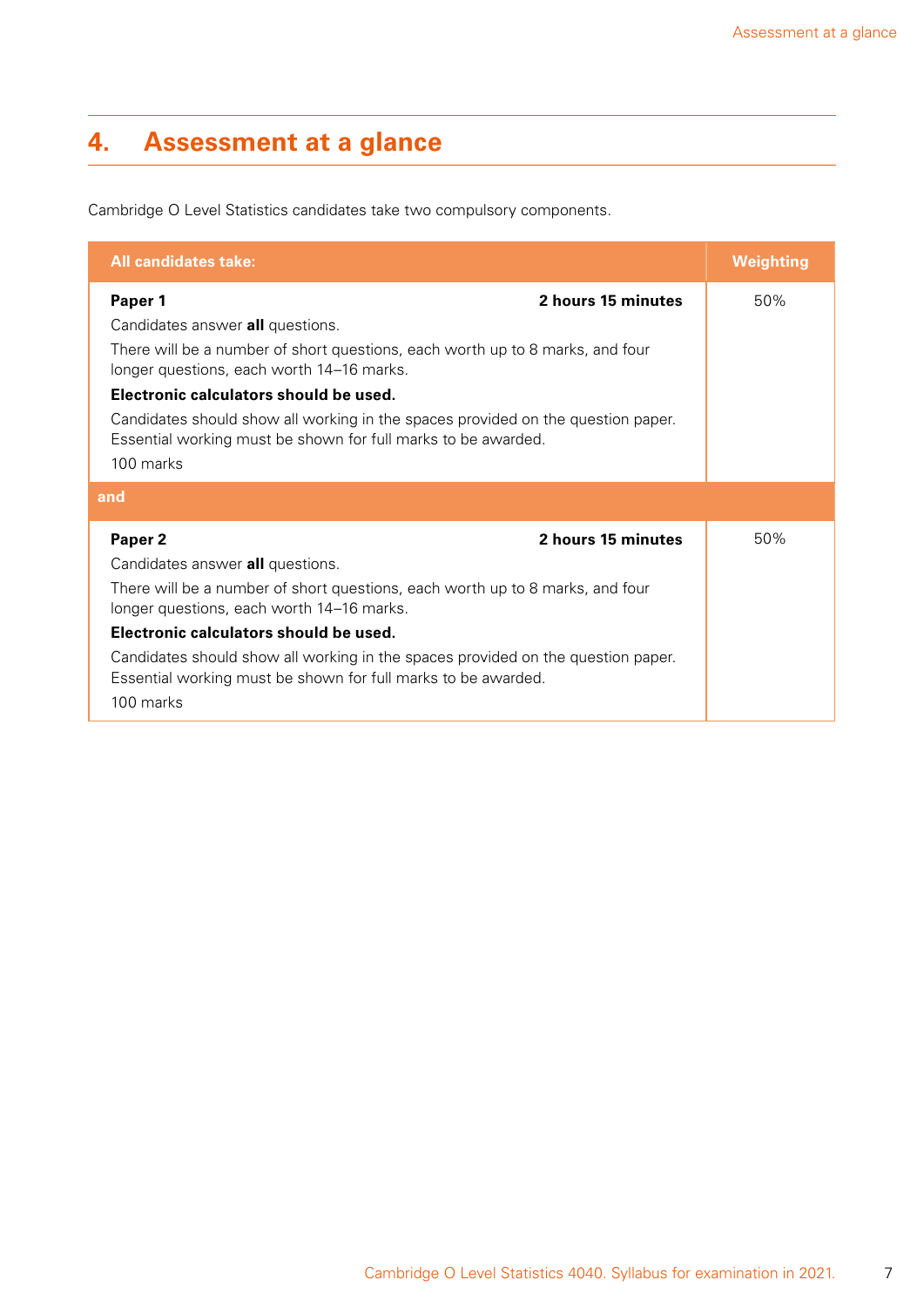### Availability

This syllabus is examined in the November examination series.

This syllabus is available to private candidates.

Detailed timetables are available from www.cambridgeinternational.org/timetables

Cambridge O Levels are available to centres in Administrative Zones 3, 4 and 5. Centres in Administrative Zones 1, 2 or 6 wishing to enter candidates for Cambridge O Level examinations should contact Cambridge International Customer Services.

#### Combining this with other syllabuses

Candidates can combine this syllabus in an examination series with any other Cambridge International syllabus, except:

• syllabuses with the same title at the same level.

Please note that Cambridge O Level, Cambridge IGCSE and Cambridge IGCSE (9–1) syllabuses are at the same level.

### Mathematical Instruments

As well as the usual mathematical instruments, candidates may use flexicurves in this examination.

### Mathematical Notation

Please see the list of mathematical notation at the end of this booklet.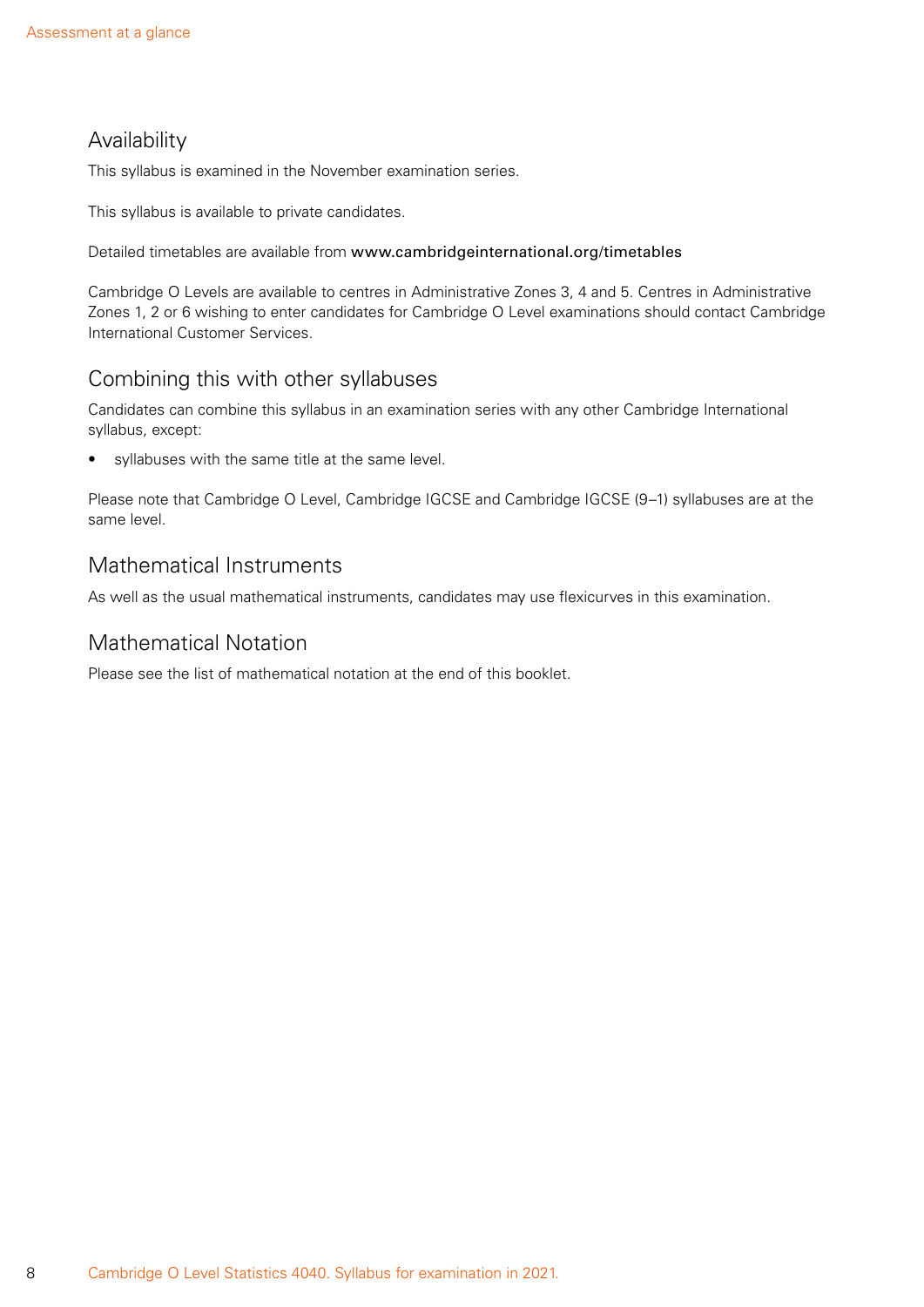# <span id="page-10-0"></span>**5. Syllabus aims and assessment objectives**

### 5.1 Syllabus aims

The aims of the syllabus are to enable candidates to:

- appreciate that much of the information encountered in a wide variety of contexts in everyday life has a statistical base
- recognise the suitability of this information for statistical analysis
- appreciate the extent of the accuracy of this information
- acquire an understanding of the elementary concepts of statistics and probability which are useful and relevant for carrying out such analysis
- apply appropriate methods based on these concepts to numerical information
- draw appropriate conclusions from the results of the application of statistical methods
- interpret both primary statistical information and the conclusions of statistical analysis
- be aware of the limitations and levels of accuracy of interpretations and conclusions, and their relevance in an everyday societal context.

# 5.2 Assessment objectives

#### **AO1 Knowledge and techniques**

Demonstrate knowledge and understanding of elementary concepts and procedures in the collection, organisation, presentation and analysis of data. Recall specific methods of analysis, select those which are appropriate in a given situation, and perform relevant statistical and probability calculations accurately. Apply combinations of statistical skills in the solution of problems.

#### **AO2 Interpretation and communication**

Interpret the results of statistical analysis in a variety of contexts to make deductions and draw conclusions relevant to those contexts. Justify the use of specific methods of analysis in a given situation. Communicate conclusions in a clear and logical manner.

### 5.3 Relationship between assessment objectives and components

The approximate weightings allocated to each of the assessment objectives are summarised below.

The table shows the assessment objectives (AOs) as a percentage of each component and across the qualification as a whole.

| <b>Component</b>                           | AO <sub>1</sub><br>$\%$ | A02<br>$\%$ |
|--------------------------------------------|-------------------------|-------------|
| Paper 1                                    | $85 - 90$               | $10 - 15$   |
| Paper <sub>2</sub>                         | $85 - 90$               | $10 - 15$   |
| <b>Weighting of AO in</b><br>qualification | $85 - 90$               | $10 - 15$   |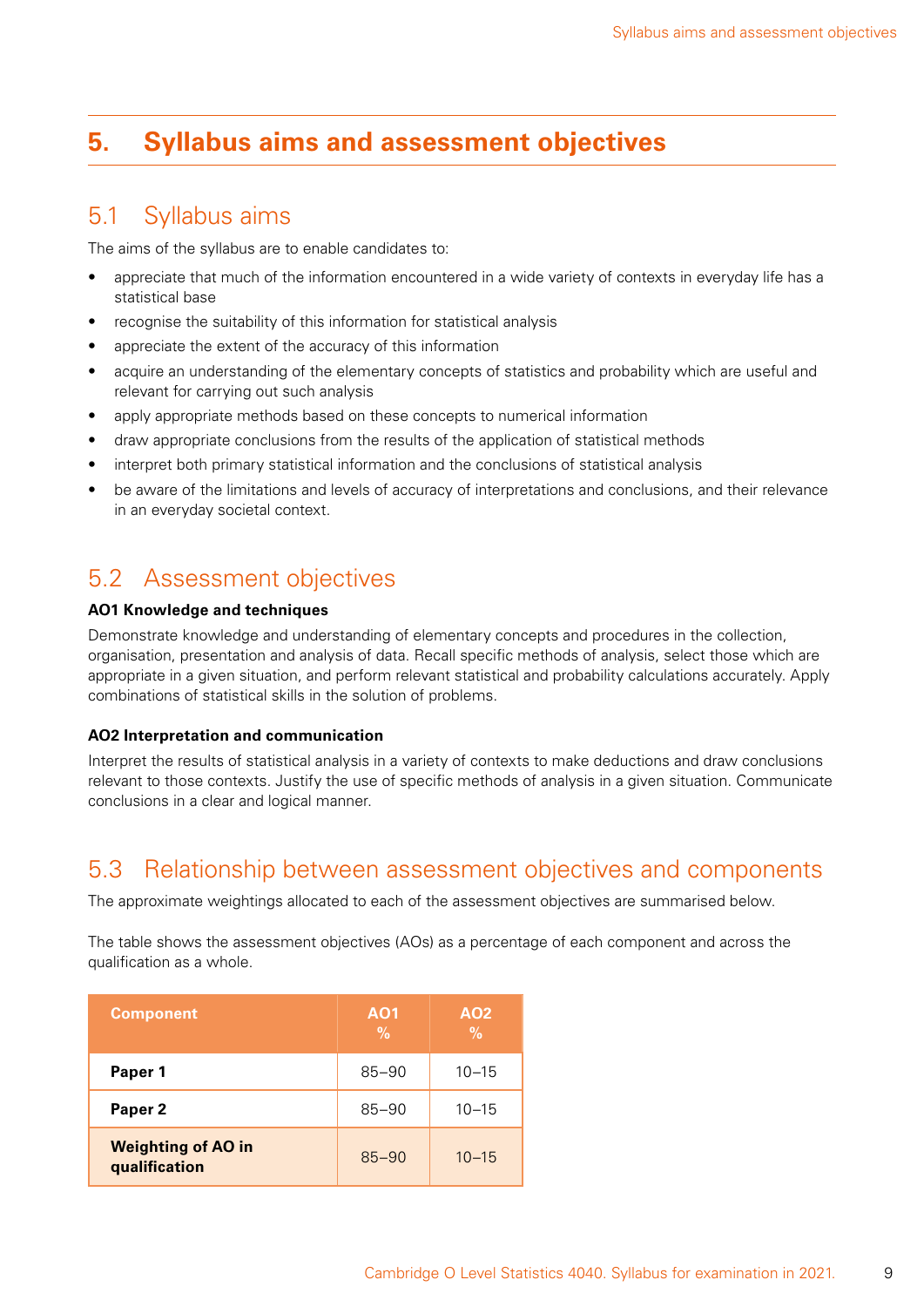# <span id="page-11-0"></span>**6. Syllabus content**

|    | <b>Topic area</b>                                                                   |                                                                                                   | <b>Further guidance</b>                                                                                                                                                                                  |
|----|-------------------------------------------------------------------------------------|---------------------------------------------------------------------------------------------------|----------------------------------------------------------------------------------------------------------------------------------------------------------------------------------------------------------|
| 1. | 1.1                                                                                 | Data and its collection.<br>General ideas of sampling.                                            | Including knowledge of the terms: population,<br>census, sample, representative sample.                                                                                                                  |
|    | 1.2                                                                                 | Types of sampling.                                                                                | Including knowledge of random, systematic,<br>stratified and quota sampling methods.<br>Use of random numbers.                                                                                           |
|    | 1.3                                                                                 | Bias: how it arises and is avoided.                                                               |                                                                                                                                                                                                          |
|    | 1.4                                                                                 | General ideas of surveys.                                                                         | Including the use of closed and open questions<br>in questionnaires.                                                                                                                                     |
|    | 1.5                                                                                 | Types of data and variable.                                                                       | Including knowledge of the terms: qualitative,<br>quantitative, discrete, continuous.                                                                                                                    |
|    |                                                                                     | 2. Summary representation of data.                                                                |                                                                                                                                                                                                          |
|    | 2.1                                                                                 | Classification and representation in<br>tabular form.                                             | Including two-way tables.                                                                                                                                                                                |
|    | 2.2                                                                                 | Representation in pictorial or<br>diagrammatic form.                                              | Including pictograms, pie charts, comparative<br>pie charts, Venn diagrams, bar charts, sectional<br>and percentage bar charts, dual bar charts,<br>box-and-whisker diagrams, stem-and-leaf<br>diagrams. |
|    | 2.3                                                                                 | The purpose and use of various<br>forms of representation, their<br>advantages and disadvantages. |                                                                                                                                                                                                          |
|    | 2.4                                                                                 | Interpretation of data presented in<br>tabular, pictorial or diagrammatic<br>form.                |                                                                                                                                                                                                          |
|    | 3. Formation of data into ungrouped or<br>grouped frequency distributions.          |                                                                                                   |                                                                                                                                                                                                          |
|    | 3.1                                                                                 | Class measures for grouped<br>frequency distributions.                                            | Class limits, boundaries and mid-points, class<br>intervals.                                                                                                                                             |
|    | 3.2                                                                                 | Representation in frequency<br>polygons and histograms.                                           |                                                                                                                                                                                                          |
|    | 4. Formation of frequency distributions into<br>cumulative frequency distributions. |                                                                                                   |                                                                                                                                                                                                          |
|    | 4.1                                                                                 | Representation in tabular form.                                                                   |                                                                                                                                                                                                          |
|    | 4.2                                                                                 | Representation in graphical form.                                                                 | Cumulative frequency curves and polygons for<br>continuous data.                                                                                                                                         |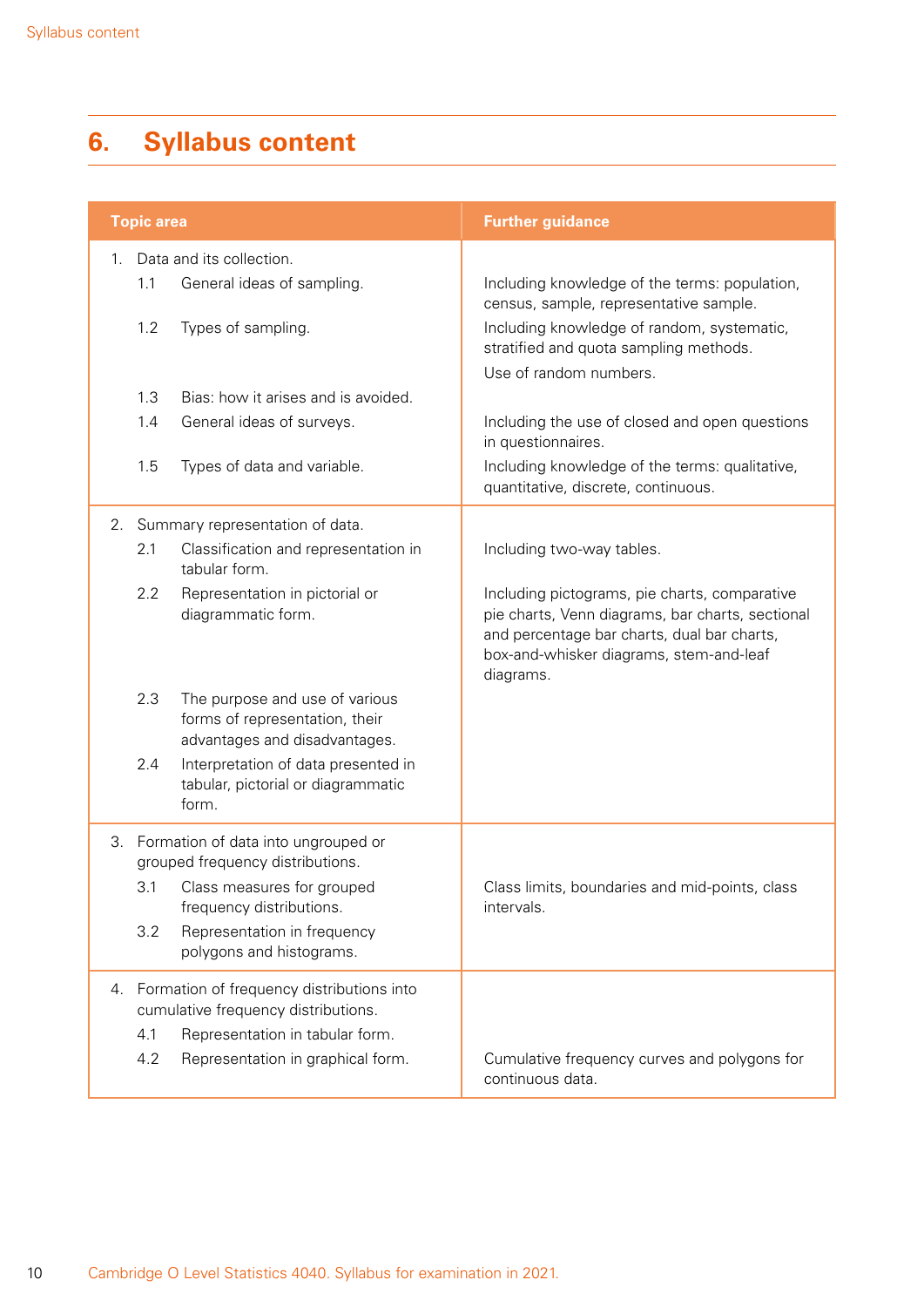| Including calculation or estimation from a set of<br>numbers, an ungrouped or grouped frequency                                                                                        |
|----------------------------------------------------------------------------------------------------------------------------------------------------------------------------------------|
| Including calculation or estimation from a set of<br>numbers, an ungrouped or grouped frequency                                                                                        |
| Including estimation of median, quartiles and<br>percentiles from a cumulative frequency curve<br>or polygon, and by linear interpolation from a<br>cumulative frequency table.        |
| Including calculation of mean and standard                                                                                                                                             |
|                                                                                                                                                                                        |
|                                                                                                                                                                                        |
|                                                                                                                                                                                        |
| Including application to death rates, fertility<br>rates, accident rates.                                                                                                              |
| Including price relatives and weighted<br>aggregate index numbers.<br>Use and limitations of weighted aggregate                                                                        |
| index numbers.                                                                                                                                                                         |
|                                                                                                                                                                                        |
| Including understanding of the terms: positive,<br>negative, strong, weak correlation.                                                                                                 |
| Including the method of semi-averages, and<br>the derivation of the equation of the fitted<br>straight line in the form $y = mx + c$ .<br>Use and limitations of a line of best fit in |
|                                                                                                                                                                                        |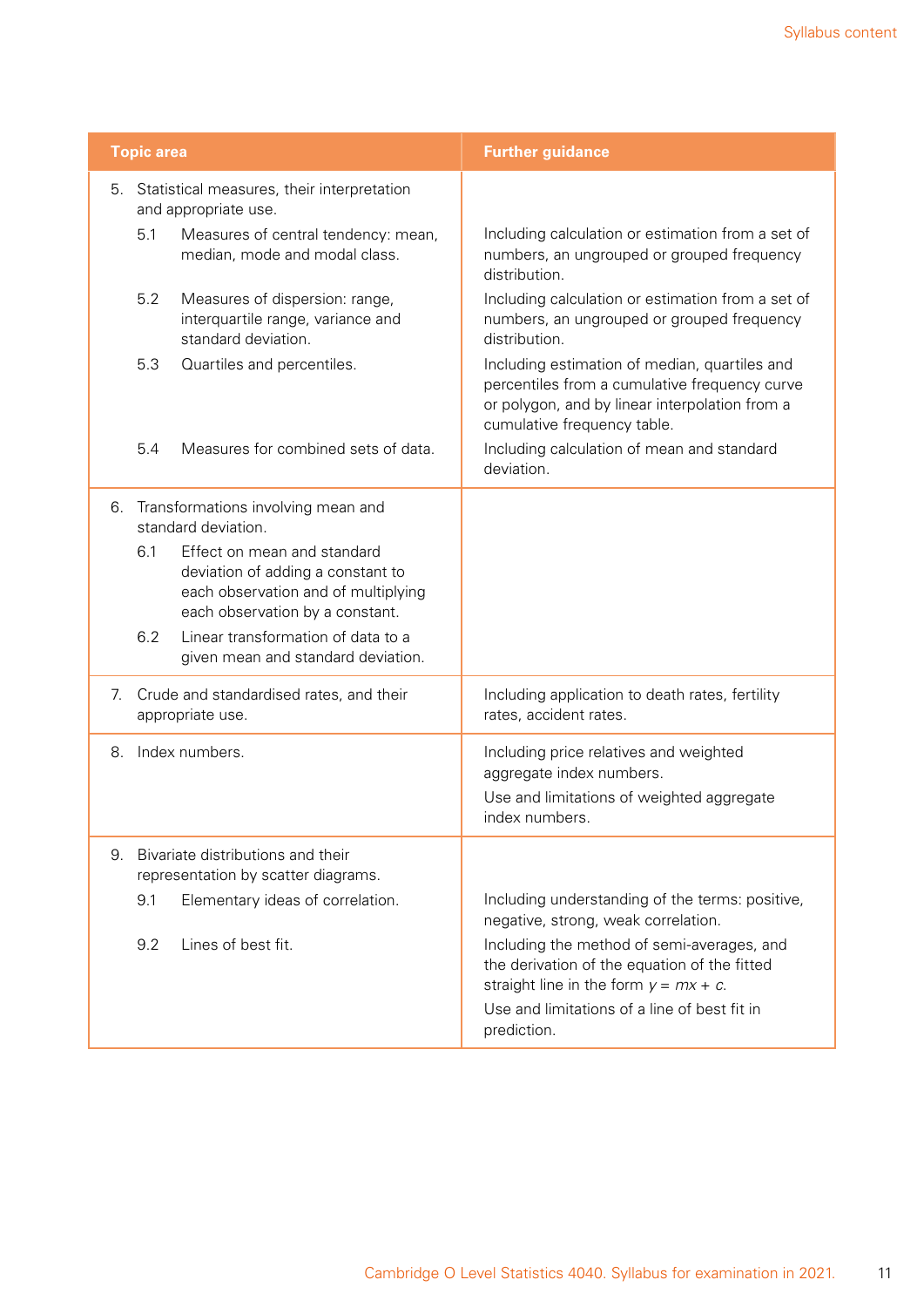| <b>Topic area</b>                                                         | <b>Further guidance</b>                                                                                                  |
|---------------------------------------------------------------------------|--------------------------------------------------------------------------------------------------------------------------|
| 10. Time series.                                                          |                                                                                                                          |
| Understanding of trend.<br>10.1                                           | Including determination by calculation of<br>moving averages, with centring, where<br>appropriate.                       |
| Understanding of seasonal variation.<br>10.2                              | Including calculation of mean seasonal<br>variation.                                                                     |
|                                                                           | Use of a trend line and seasonal component in<br>prediction.                                                             |
| 11. Elementary ideas of probability.                                      | Including the treatment of mutually exclusive<br>and independent events.<br>Selections made with or without replacement. |
| 12. Probability distributions.                                            |                                                                                                                          |
| 12.1 Formation of the probability<br>distribution of a discrete variable. |                                                                                                                          |
| 12.2 Expectation.                                                         | Including expected profit and loss in simple<br>games. Idea of a fair game.                                              |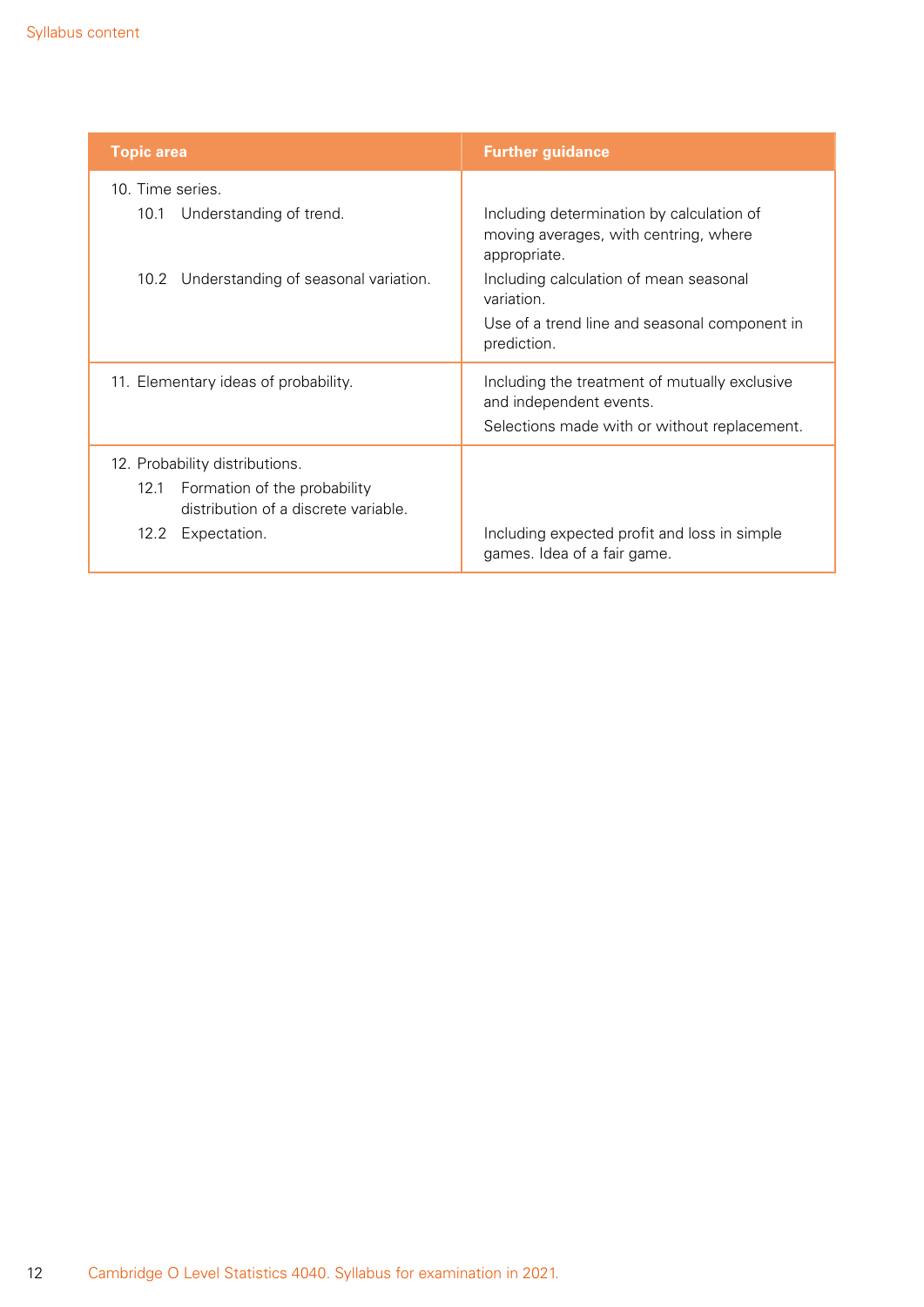# <span id="page-14-0"></span>**7. Mathematical notation**

The list which follows summarises the notation used in Cambridge's mathematics examinations. Although primarily directed towards Advanced Level, the list also applies, where relevant, to examinations at Cambridge O Level.

|  | <b>1. Set Notation</b> |
|--|------------------------|
|  |                        |

| ∈                | is an element of                                                                |
|------------------|---------------------------------------------------------------------------------|
| ∉                | is not an element of                                                            |
| $\{x_1, x_2, \}$ | the set with elements $x_1, x_2, $                                              |
| $\{x: \ldots\}$  | the set of all $x$ such that                                                    |
| n(A)             | the number of elements in set $A$                                               |
| Ø                | the empty set                                                                   |
| 8                | the universal set                                                               |
| A'               | the complement of the set $A$                                                   |
| N                | the set of natural numbers, $\{1, 2, 3, \ldots\}$                               |
| $\mathbb Z$      | the set of integers $\{0, \pm 1, \pm 2, \pm 3, \ldots\}$                        |
| $\mathbb{Z}^+$   | the set of positive integers {1, 2, 3, }                                        |
| $\mathbb{Z}_n$   | the set of integers modulo $n$ , {0, 1, 2, , $n-1$ }                            |
| $\mathbb Q$      | the set of rational numbers                                                     |
| $\mathbb{Q}^*$   | the set of positive rational numbers, $\{x \in \mathbb{Q} : x > 0\}$            |
| $\mathbb{Q}^+_0$ | the set of positive rational numbers and zero, $\{x \in \mathbb{Q} : x \ge 0\}$ |
| $\mathbb R$      | the set of real numbers                                                         |
| $\mathbb{R}^+$   | the set of positive real numbers $\{x \in \mathbb{R} : x > 0\}$                 |
| $\mathbb{R}^*_0$ | the set of positive real numbers and zero $\{x \in \mathbb{R} : x \ge 0\}$      |
| $\mathbb{R}^n$   | the real $n$ -tuples                                                            |
| $\mathbb{C}$     | the set of complex numbers                                                      |
| ⊆                | is a subset of                                                                  |
| $\subset$        | is a proper subset of                                                           |
| ⊈                | is not a subset of                                                              |
| ⊄                | is not a proper subset of                                                       |
| U                | union                                                                           |
| $\cap$           | intersection                                                                    |
| [a, b]           | the closed interval $\{x \in \mathbb{R} : a \leq x \leq b\}$                    |
| [a, b)           | the interval $\{x \in \mathbb{R} : a \leq x \leq b\}$                           |
| (a, b]           | the interval $\{x \in \mathbb{R} : a \leq x \leq b\}$                           |
| (a, b)           | the open interval $\{x \in \mathbb{R}: a \leq x \leq b\}$                       |
| yRx              | $y$ is related to $x$ by the relation $R$                                       |
| $y \sim x$       | $y$ is equivalent to $x$ , in the context of some equivalence relation          |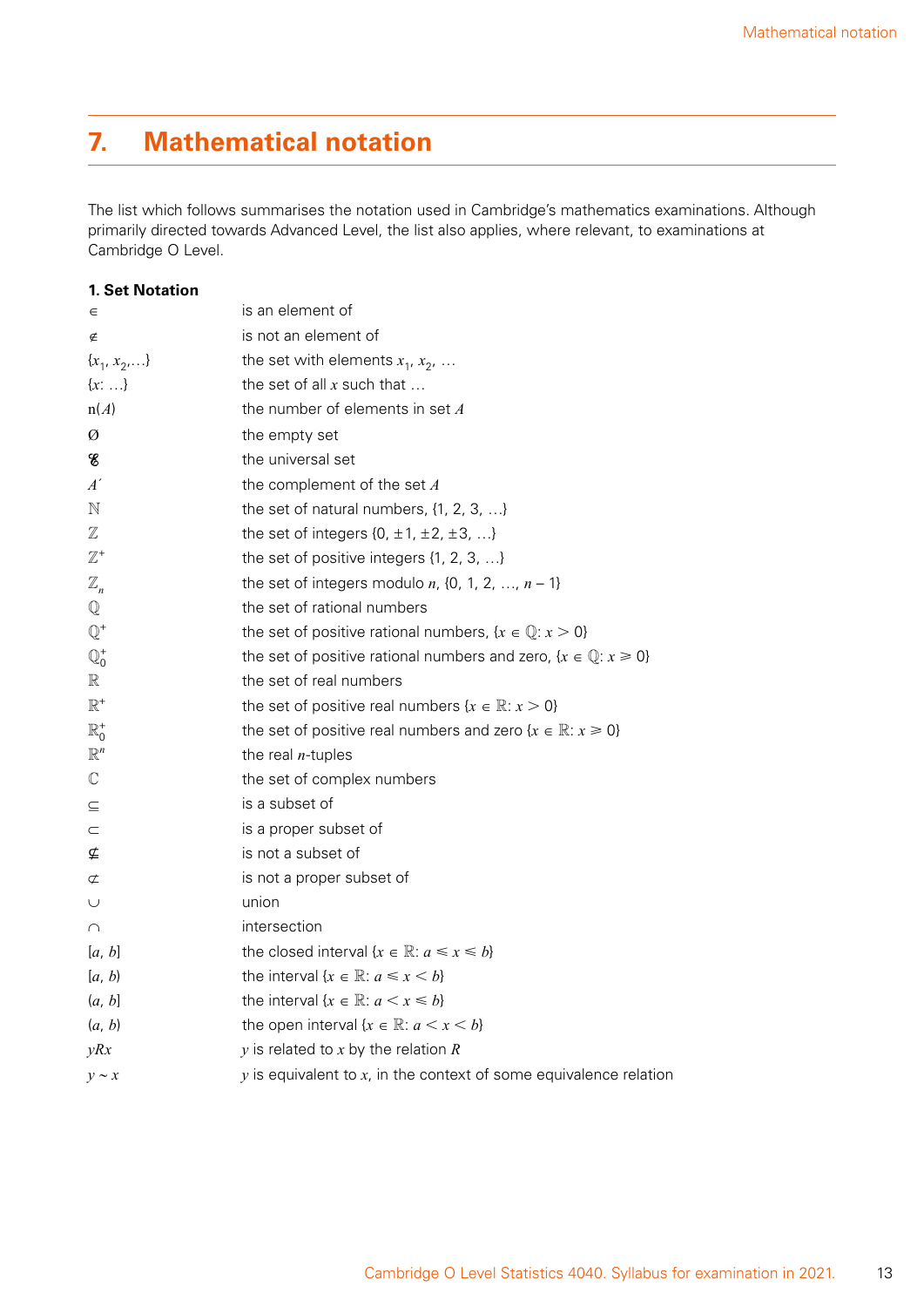#### **2. Miscellaneous Symbols**

|                 | is equal to                                   |
|-----------------|-----------------------------------------------|
| $\neq$          | is not equal to                               |
| $\equiv$        | is identical to or is congruent to            |
| $\approx$       | is approximately equal to                     |
| $\cong$         | is isomorphic to                              |
| $\infty$        | is proportional to                            |
| $\lt$ , $\lt$   | is less than, is much less than               |
| $\leq$ , $\geq$ | is less than or equal to, is not greater than |
| >, >            | is greater than, is much greater than         |
| $\geq, \leq$    | is greater than or equal to, is not less than |
| $\infty$        | infinity                                      |

#### **3. Operations**

| $a + b$                          | $a$ plus $b$                                                                                      |
|----------------------------------|---------------------------------------------------------------------------------------------------|
| $a - b$                          | a minus b                                                                                         |
| $a \times b$ ; ab; a.b           | a multiplied by b                                                                                 |
| $a \div b$ ; $\frac{a}{b}$ ; a/b | a divided by b                                                                                    |
| a:b                              | the ratio of $a$ to $b$                                                                           |
| $\sum_{i=1}^n a_i$               | $a_1 + a_2 + \ldots + a_n$                                                                        |
| $\sqrt{a}$                       | the positive square root of the real number a                                                     |
| a <br>n!                         | the modulus of the real number $a$<br><i>n</i> factorial for $n \in \mathbb{N}$ (0! = 1)          |
| $\binom{n}{r}$                   | the binomial coefficient $\frac{n!}{r!(n-r)!}$ , for $n \in \mathbb{N}$ , $0 \le r \le n$         |
|                                  | the binomial coefficient $\frac{n(n-1)(n-r+1)}{r!}$ , for $n \in \mathbb{Q}$ , $r \in \mathbb{N}$ |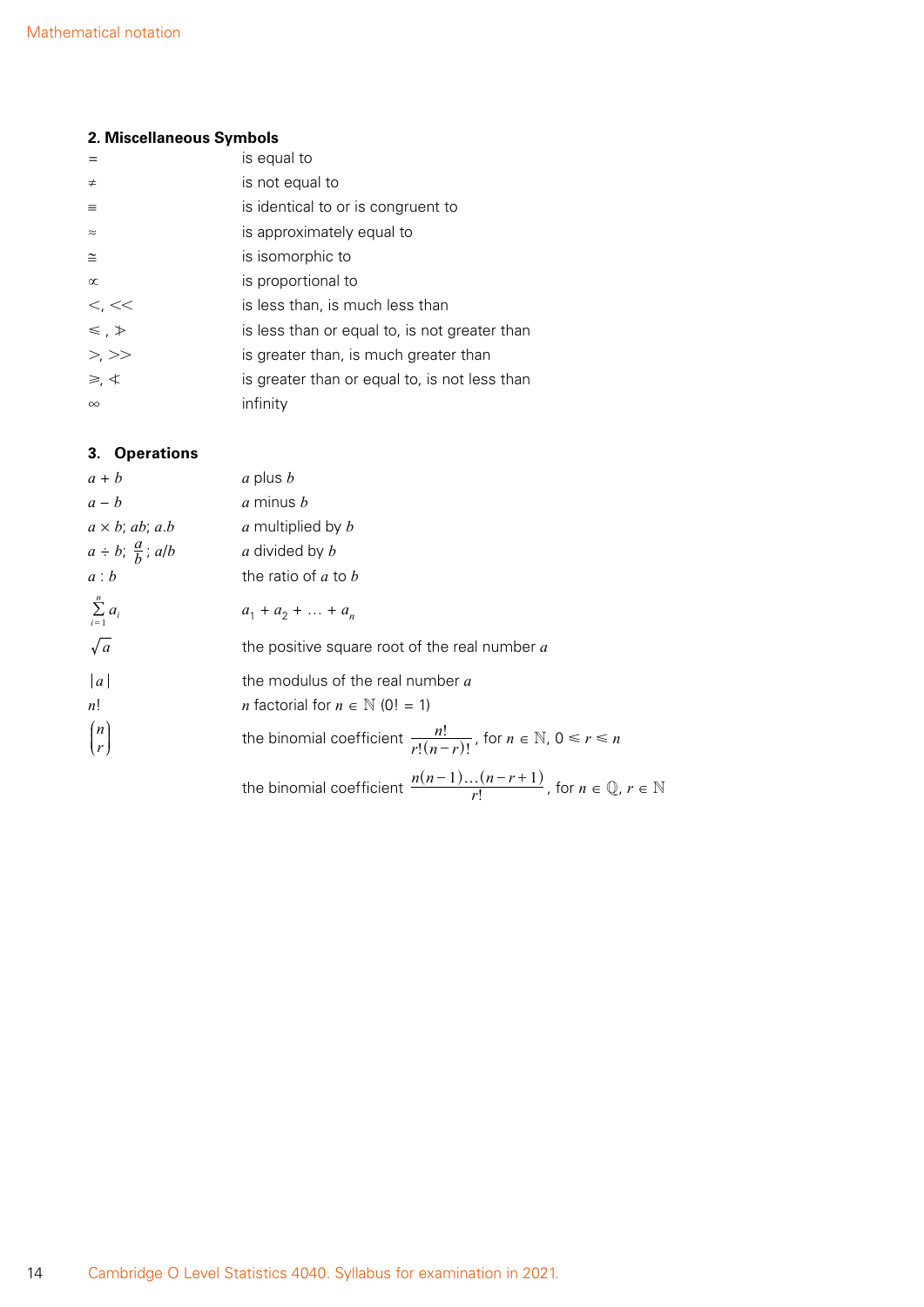| 4. Functions                            |                                                                                                 |
|-----------------------------------------|-------------------------------------------------------------------------------------------------|
| f                                       | function f                                                                                      |
| f(x)                                    | the value of the function $f$ at $x$                                                            |
| $f: A \rightarrow B$                    | f is a function under which each element of set $A$ has an image<br>in set $B$                  |
| $f: x \mapsto y$                        | the function f maps the element $x$ to the element $y$                                          |
| $f^{-1}$                                | the inverse of the function f                                                                   |
| $g \circ f$ ; gf                        | the composite function of f and g which is defined by<br>$(g \circ f)(x)$ or gf $(x) = g(f(x))$ |
| $\lim f(x)$<br>$x \rightarrow a$        | the limit of $f(x)$ as x tends to a                                                             |
| $\Delta x$ ; $\delta x$                 | an increment of $x$                                                                             |
| $\frac{dy}{dx}$                         | the derivative of $y$ with respect to $x$                                                       |
| $\frac{d^{n}y}{dx^{n}}$                 | the nth derivative of $y$ with respect to $x$                                                   |
| f '(x), f ''(x), , f <sup>(n)</sup> (x) | the first, second, , nth derivatives of $f(x)$ with respect to x                                |
| $\int y dx$                             | indefinite integral of $y$ with respect to $x$                                                  |
| $\int_a^b y \, dx$                      | the definite integral of $y$ with respect to $x$ for values of $x$ between $a$ and $b$          |
| $rac{\partial y}{\partial x}$           | the partial derivative of $y$ with respect to $x$                                               |
| $\dot{x}, \ddot{x}, \ldots$             | the first, second, $\ldots$ derivatives of x with respect to time                               |

#### **5. Exponential and Logarithmic Functions**

| e             | base of natural logarithms       |
|---------------|----------------------------------|
| $e^x$ ; exp x | exponential function of $x$      |
| $\log_a x$    | logarithm to the base $a$ of $x$ |
| ln x          | natural logarithm of $x$         |
| $\lg x$       | logarithm of $x$ to base 10      |
|               |                                  |

#### **6. Circular and Hyperbolic Functions and Relations**

| sin, cos, tan,                                                                                       | the circular functions           |
|------------------------------------------------------------------------------------------------------|----------------------------------|
| cosec, sec, cot                                                                                      |                                  |
| $\sin^{-1}$ , $\cos^{-1}$ , $\tan^{-1}$ ,<br>$\csc^{-1}$ , $\sec^{-1}$ , $\cot^{-1}$                 | the inverse circular relations   |
| sinh, cosh, tanh,<br>cosech, sech, coth                                                              | the hyperbolic functions         |
| $sinh^{-1}$ , $cosh^{-1}$ , $tanh^{-1}$ ,<br>$cosech^{-1}$ , sech <sup>-1</sup> , coth <sup>-1</sup> | the inverse hyperbolic relations |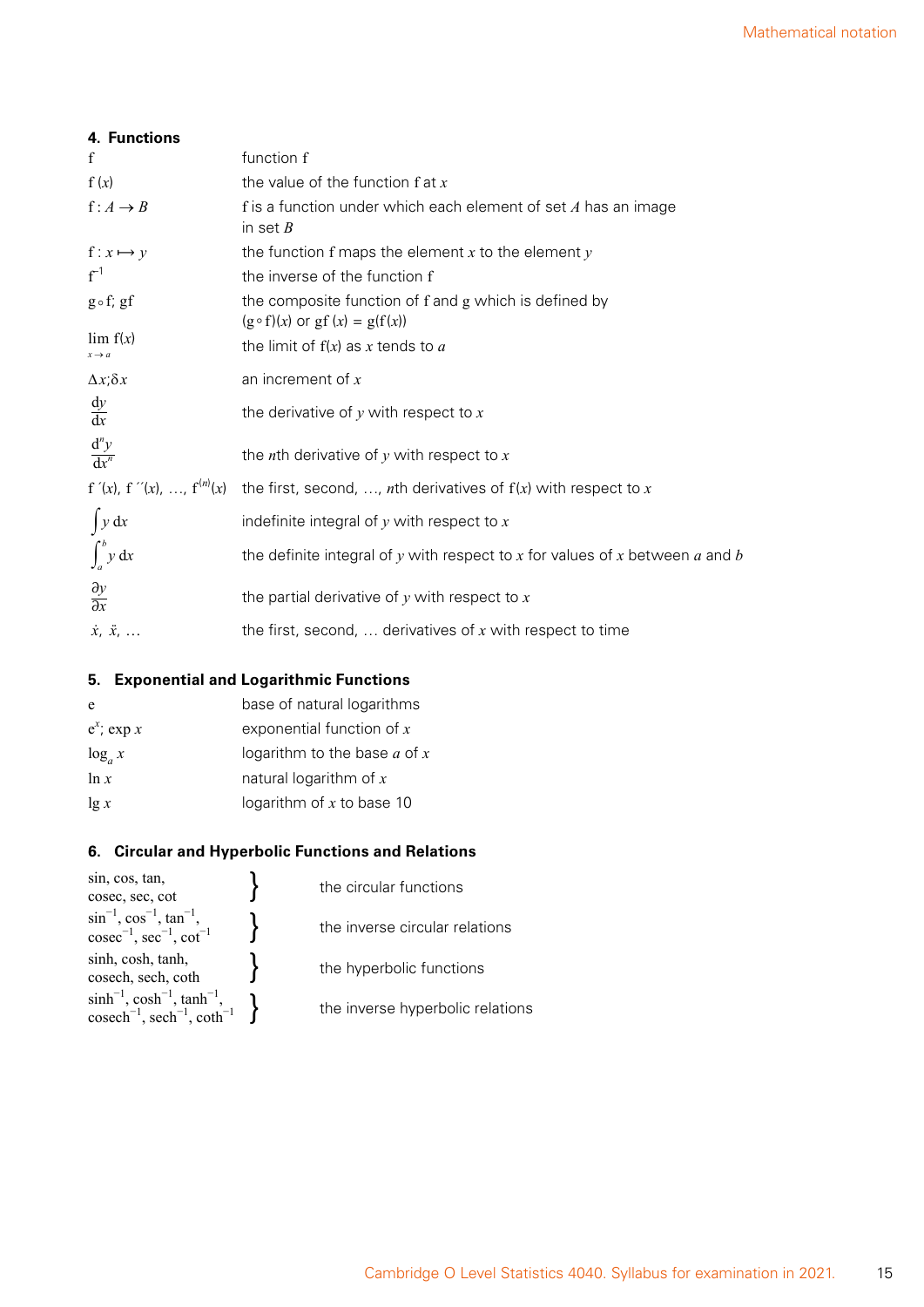#### **7. Complex Numbers**

| $\mathbf{i}$   | square root of $-1$                                                                          |
|----------------|----------------------------------------------------------------------------------------------|
| $\overline{z}$ | a complex number, $z = x + iy$                                                               |
|                | $r = r (\cos \theta + i \sin \theta), r \in \mathbb{R}^+$                                    |
|                | $= re^{i\theta}, r \in \mathbb{R}^+_0$                                                       |
| Re z           | the real part of z, Re $(x + iy) = x$                                                        |
| Im z           | the imaginary part of z, Im $(x + iy) = y$                                                   |
| z              | the modulus of z, $ x + iy  = \sqrt{(x^2 + y^2)}$ , $ r(\cos \theta + i \sin \theta)  = r$   |
| arg z          | the argument of z, $\arg(r(\cos \theta + i \sin \theta)) = \theta$ , $-\pi < \theta \le \pi$ |
| $z^*$          | the complex conjugate of z, $(x + iy)^* = x - iy$                                            |
|                |                                                                                              |

**8. Matrices**

| M        | a matrix <b>M</b>                        |
|----------|------------------------------------------|
| $M^{-1}$ | the inverse of the square matrix $M$     |
| $M^T$    | the transpose of the matrix $M$          |
| det M    | the determinant of the square matrix $M$ |

#### **9. Vectors**

| a<br>$\overrightarrow{AB}$     | the vector <b>a</b><br>the vector represented in magnitude and direction by the directed line segment AB |
|--------------------------------|----------------------------------------------------------------------------------------------------------|
| â                              | a unit vector in the direction of the vector <b>a</b>                                                    |
| i, j, k<br>$ {\bf a} $         | unit vectors in the directions of the cartesian coordinate axes<br>the magnitude of a                    |
| $\overrightarrow{AB}$          | the magnitude of $\overrightarrow{AB}$                                                                   |
| a.b                            | the scalar product of a and b                                                                            |
| $\mathbf{a} \times \mathbf{b}$ | the vector product of a and <b>b</b>                                                                     |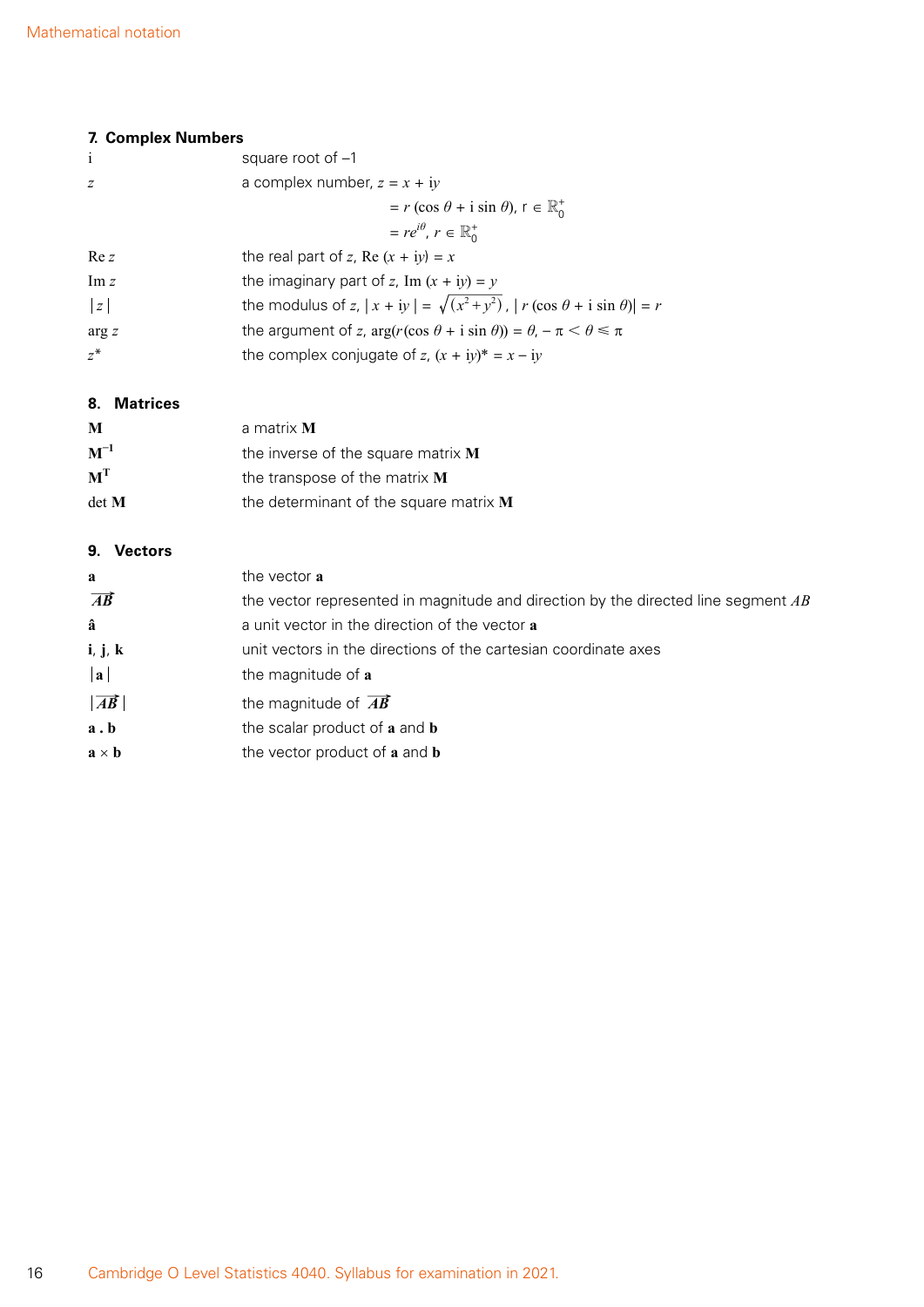#### **10. Probability and Statistics**

| $A, B, C,$ etc.        | events                                                                                                         |
|------------------------|----------------------------------------------------------------------------------------------------------------|
| $A \cup B$             | union of events $A$ and $B$                                                                                    |
| $A \cap B$             | intersection of the events $A$ and $B$                                                                         |
| P(A)                   | probability of the event A                                                                                     |
| $A^{\prime}$           | complement of the event $A$ , the event 'not $A$ '                                                             |
| P(A B)                 | probability of the event $A$ given the event $B$                                                               |
| $X$ , $Y$ , $R$ , etc. | random variables                                                                                               |
| $x, y, r$ , etc.       | values of the random variables $X$ , $Y$ , $R$ , etc.                                                          |
| $x_1, x_2, $           | observations                                                                                                   |
| $f_1, f_2, \ldots$     | frequencies with which the observations $x_1, x_2, $ occur                                                     |
| p(x)                   | the value of the probability function $P(X = x)$ of the discrete random variable X                             |
| $p_1, p_2, $           | probabilities of the values $x_1, x_2, \ldots$ of the discrete random variable X                               |
| $f(x)$ , $g(x)$ ,      | the value of the probability density function of the continuous random variable $X$                            |
| $F(x)$ , $G(x)$ ,      | the value of the (cumulative) distribution function $P(X \le x)$ of the random variable X                      |
| E(X)                   | expectation of the random variable $X$                                                                         |
| E[g(X)]                | expectation of $g(X)$                                                                                          |
| Var(X)                 | variance of the random variable $X$                                                                            |
| G(t)                   | the value of the probability generating function for a random variable which takes<br>integer values           |
| B(n, p)                | binomial distribution, parameters $n$ and $p$                                                                  |
| $N(\mu,\sigma^2)$      | normal distribution, mean $\mu$ and variance $\sigma^2$                                                        |
| $\mu$                  | population mean                                                                                                |
| $\sigma^2$             | population variance                                                                                            |
| $\sigma$               | population standard deviation                                                                                  |
| $\overline{x}$         | sample mean                                                                                                    |
| $s^2$                  | unbiased estimate of population variance from a sample,<br>$s^{2} = \frac{1}{n-1} \sum (x - \overline{x})^{2}$ |
| Φ                      | probability density function of the standardised normal variable with distribution N(0, 1)                     |
| Φ                      | corresponding cumulative distribution function                                                                 |
| $\rho$                 | linear product-moment correlation coefficient for a population                                                 |
| r                      | linear product-moment correlation coefficient for a sample                                                     |
| Cov(X, Y)              | covariance of $X$ and $Y$                                                                                      |
|                        |                                                                                                                |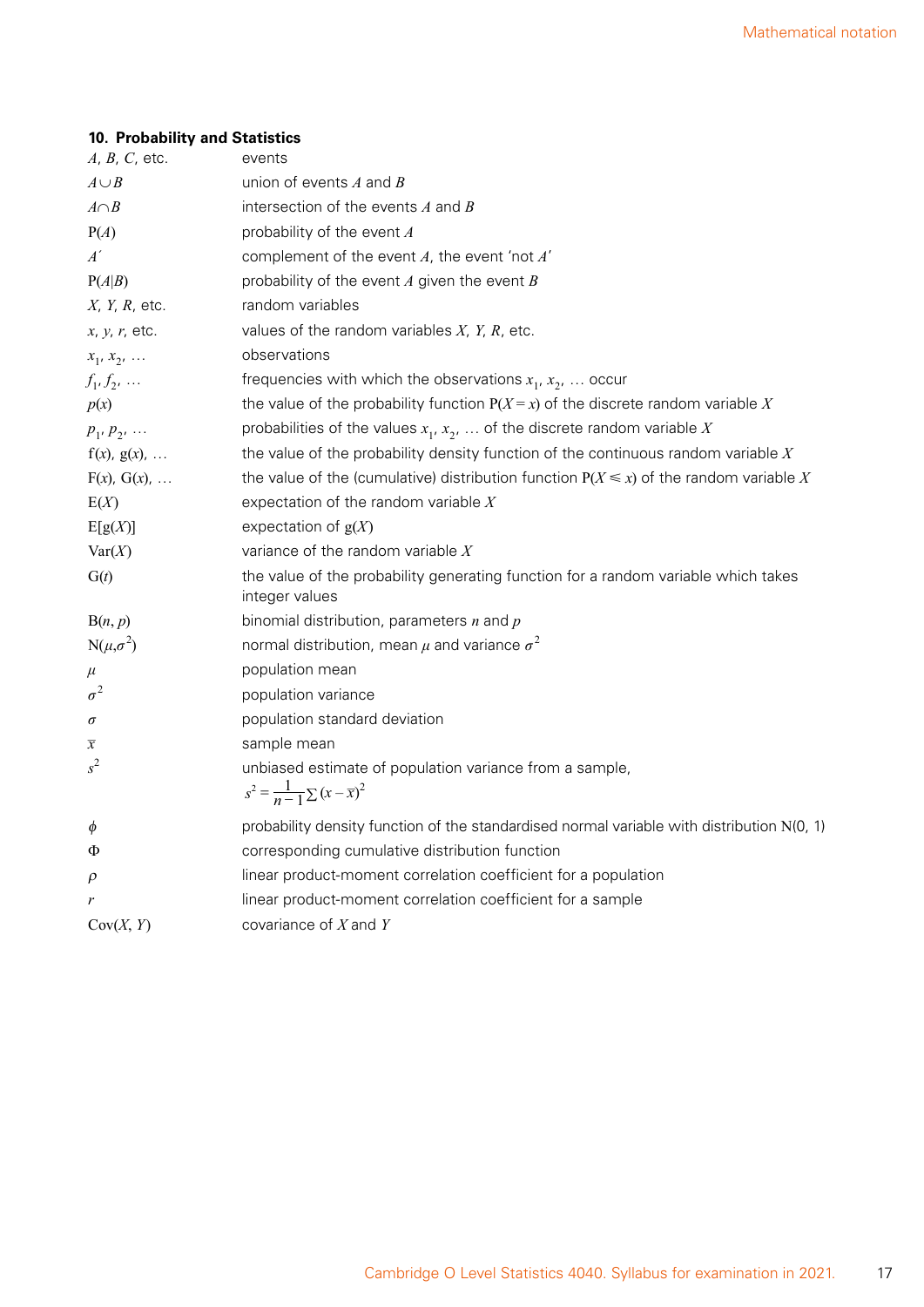# <span id="page-19-0"></span>**8. Other information**

#### Equality and inclusion

We have taken great care in the preparation of this syllabus and assessment materials to avoid bias of any kind. To comply with the UK Equality Act (2010), we have designed this qualification with the aim of avoiding direct and indirect discrimination.

The standard assessment arrangements may present unnecessary barriers for candidates with disabilities or learning difficulties. Arrangements can be put in place for these candidates to enable them to access the assessments and receive recognition of their attainment. Access arrangements will not be agreed if they give candidates an unfair advantage over others or if they compromise the standards being assessed.

Candidates who are unable to access the assessment of any component may be eligible to receive an award based on the parts of the assessment they have taken.

Information on access arrangements is in the *Cambridge Handbook* at www.cambridgeinternational.org/examsofficers

#### Language

This syllabus and the associated assessment materials are available in English only.

### Making entries

Exams officers are responsible for submitting entries to Cambridge International. We encourage them to work closely with you to make sure they enter the right number of candidates for the right combination of syllabus components. Entry option codes and instructions for submitting entries are in the *Cambridge Guide to Making Entries*. Your exams officer has a copy of this guide.

### Exam administration

To keep our exams secure, we produce question papers for different areas of the world, known as administrative zones. We allocate all Cambridge schools to one administrative zone determined by their location. Each zone has a specific timetable. Some of our syllabuses offer candidates different assessment options. An entry option code is used to identify the components the candidate will take relevant to the administrative zone and the available assessment options.

### Retakes

Candidates can retake the whole qualification as many times as they want to. This is a linear qualification so candidates cannot re-sit individual components.

### Grading and reporting

Cambridge O Level results are shown by one of the grades A\*, A, B, C, D or E, indicating the standard achieved, A\* being the highest and E the lowest. 'Ungraded' indicates that the candidate's performance fell short of the standard required for grade E. 'Ungraded' will be reported on the statement of results but not on the certificate. The letters Q (result pending), X (no result) and Y (to be issued) may also appear on the statement of results but not on the certificate.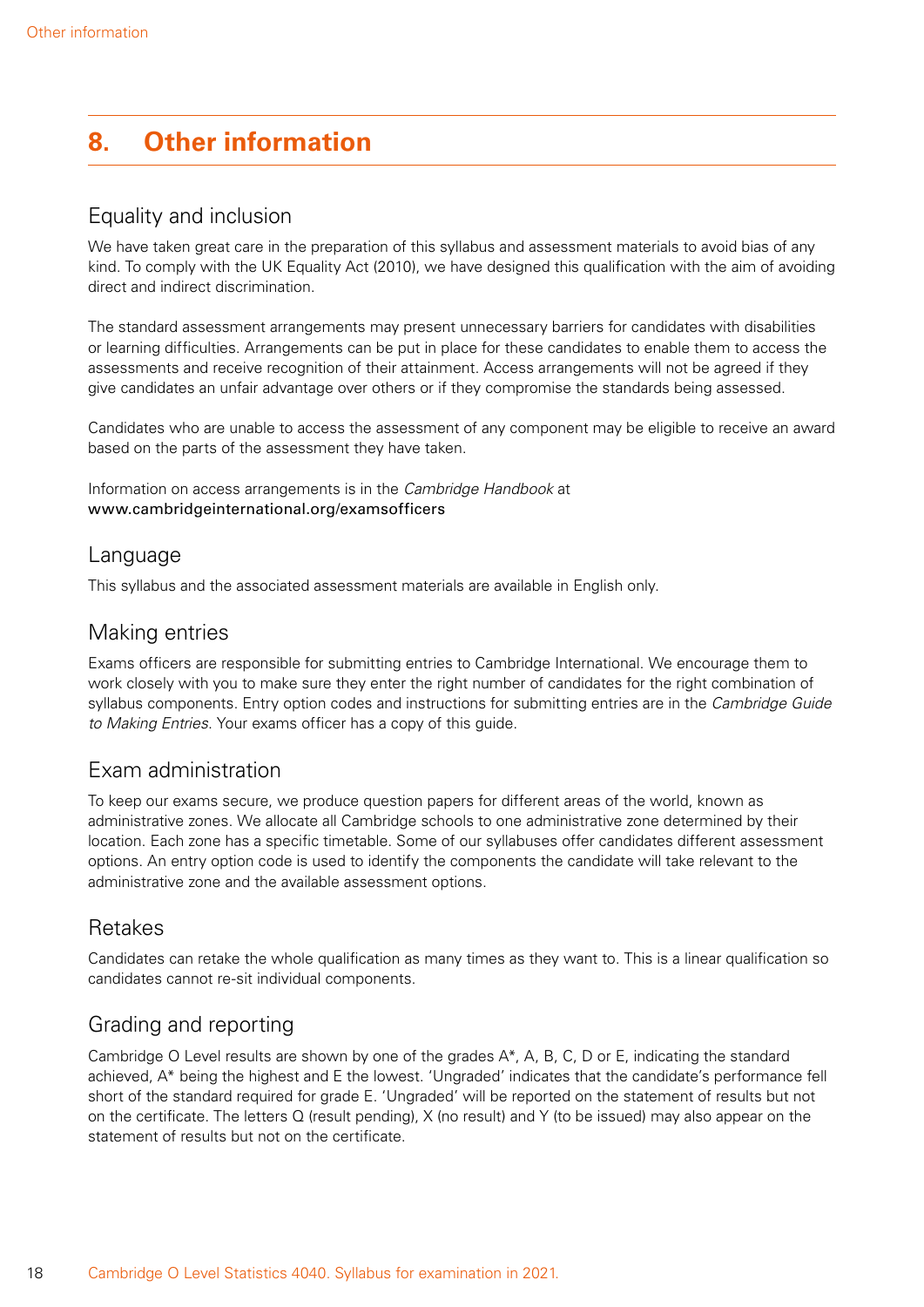### How students and teachers can use the grades

Assessment at Cambridge O Level has two purposes:

• to measure learning and achievement

The assessment:

- confirms achievement and performance in relation to the knowledge, understanding and skills specified in the syllabus, to the levels described in the grade descriptions.
- to show likely future success

The outcomes:

- help predict which students are well prepared for a particular course or career and/or which students are more likely to be successful
- help students choose the most suitable course or career.